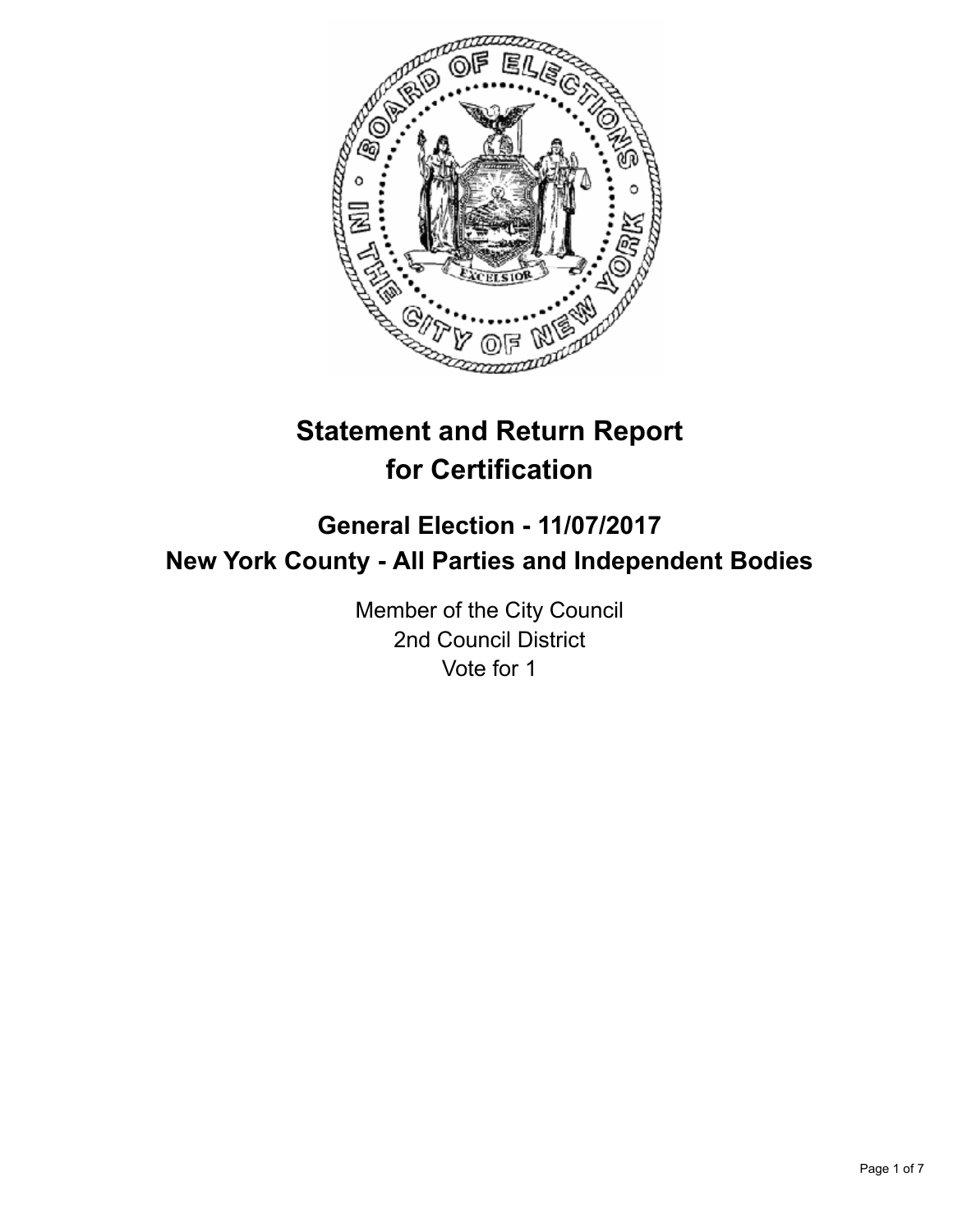

| <b>PUBLIC COUNTER</b>                                    | 2,384 |
|----------------------------------------------------------|-------|
| <b>MANUALLY COUNTED EMERGENCY</b>                        | 0     |
| <b>ABSENTEE / MILITARY</b>                               | 37    |
| <b>AFFIDAVIT</b>                                         | 24    |
| <b>Total Ballots</b>                                     | 2,445 |
| Less - Inapplicable Federal/Special Presidential Ballots | 0     |
| <b>Total Applicable Ballots</b>                          | 2,445 |
| CARLINA RIVERA (DEMOCRATIC)                              | 1,663 |
| JIMMY MCMILLAN (REPUBLICAN)                              | 221   |
| MANNY CAVACO (GREEN)                                     | 23    |
| CARLINA RIVERA (WORKING FAMILIES)                        | 194   |
| JASMIN SANCHEZ (LIBERAL)                                 | 47    |
| JIMMY MCMILLAN (RENT IS 2 DAMN HIGH)                     | 22    |
| DON GARRITY (LIBERTARIAN)                                | 20    |
| AARON FOLDENAUER (WRITE-IN)                              | 1     |
| <b>BRUCE FRENCH (WRITE-IN)</b>                           | 1     |
| CHRISTOPHER MARTE (WRITE-IN)                             | 3     |
| LEE BERMAN (WRITE-IN)                                    | 1     |
| MARGARET CHAN (WRITE-IN)                                 | 1     |
| UNATTRIBUTABLE WRITE-IN (WRITE-IN)                       | 3     |
| UNCOUNTED WRITE-IN PER STATUTE (WRITE-IN)                | 4     |
| <b>Total Votes</b>                                       | 2,204 |
| Unrecorded                                               | 241   |
|                                                          |       |

| <b>PUBLIC COUNTER</b>                                    | 5,518 |
|----------------------------------------------------------|-------|
| <b>MANUALLY COUNTED EMERGENCY</b>                        | 0     |
| <b>ABSENTEE / MILITARY</b>                               | 176   |
| <b>AFFIDAVIT</b>                                         | 58    |
| <b>Total Ballots</b>                                     | 5,752 |
| Less - Inapplicable Federal/Special Presidential Ballots | 0     |
| <b>Total Applicable Ballots</b>                          | 5,752 |
| CARLINA RIVERA (DEMOCRATIC)                              | 4,049 |
| JIMMY MCMILLAN (REPUBLICAN)                              | 488   |
| MANNY CAVACO (GREEN)                                     | 96    |
| CARLINA RIVERA (WORKING FAMILIES)                        | 563   |
| JASMIN SANCHEZ (LIBERAL)                                 | 71    |
| JIMMY MCMILLAN (RENT IS 2 DAMN HIGH)                     | 60    |
| DON GARRITY (LIBERTARIAN)                                | 92    |
| CHRISTOPHER MARTE (WRITE-IN)                             | 1     |
| MIKE WEINSTEIN (WRITE-IN)                                | 1     |
| RAY ELLIN (WRITE-IN)                                     | 1     |
| TUMOR JONES (WRITE-IN)                                   | 1     |
| UNATTRIBUTABLE WRITE-IN (WRITE-IN)                       | 3     |
| <b>Total Votes</b>                                       | 5,426 |
| Unrecorded                                               | 326   |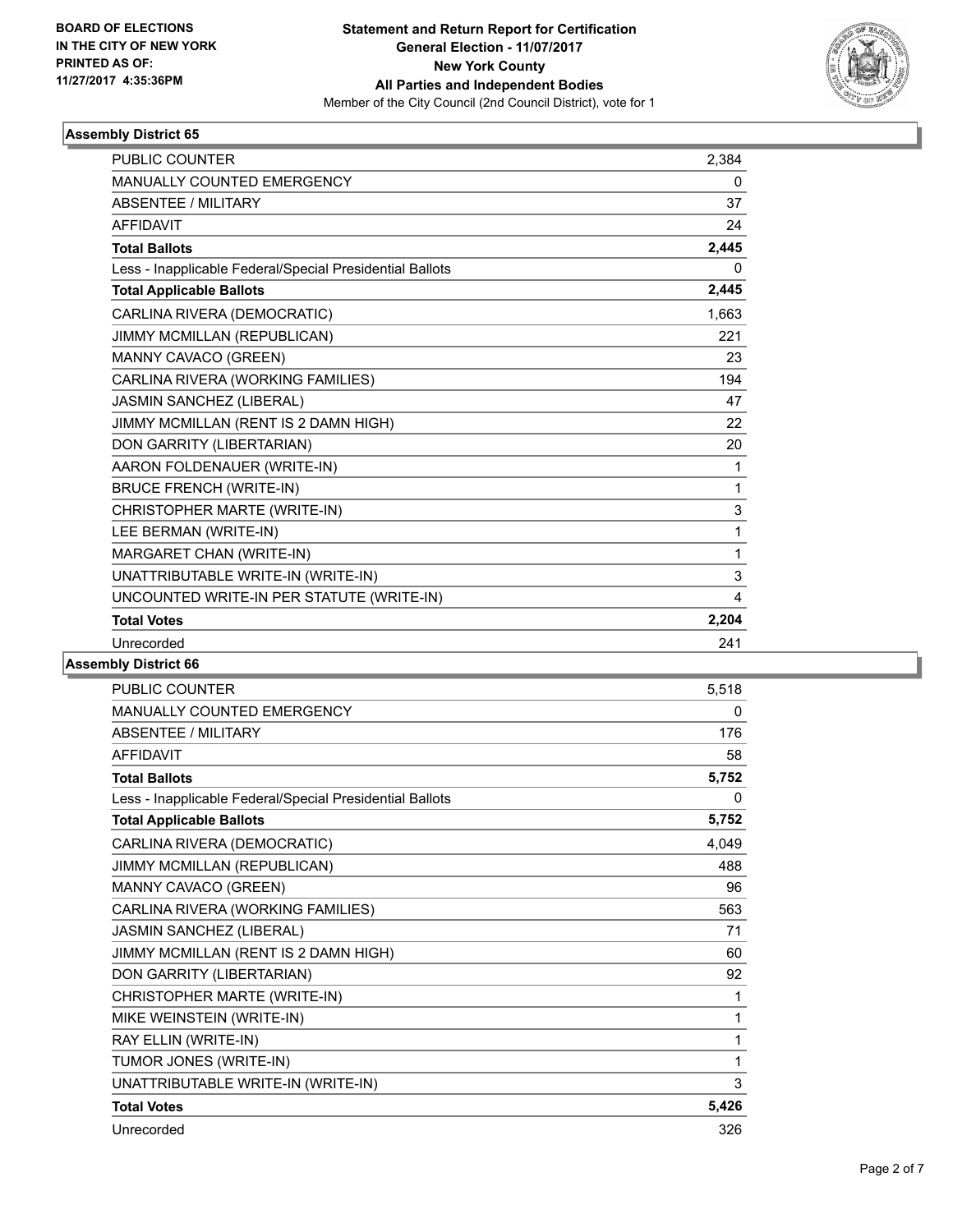

| <b>PUBLIC COUNTER</b>                                    | 623 |
|----------------------------------------------------------|-----|
| MANUALLY COUNTED EMERGENCY                               | 0   |
| <b>ABSENTEE / MILITARY</b>                               | 23  |
| <b>AFFIDAVIT</b>                                         | 8   |
| <b>Total Ballots</b>                                     | 654 |
| Less - Inapplicable Federal/Special Presidential Ballots | 0   |
| <b>Total Applicable Ballots</b>                          | 654 |
| CARLINA RIVERA (DEMOCRATIC)                              | 396 |
| JIMMY MCMILLAN (REPUBLICAN)                              | 133 |
| MANNY CAVACO (GREEN)                                     | 7   |
| CARLINA RIVERA (WORKING FAMILIES)                        | 30  |
| JASMIN SANCHEZ (LIBERAL)                                 | 17  |
| JIMMY MCMILLAN (RENT IS 2 DAMN HIGH)                     | 10  |
| DON GARRITY (LIBERTARIAN)                                | 18  |
| MARC FLIEDNER (WRITE-IN)                                 | 1   |
| MATTHEW J. BRIEF (WRITE-IN)                              | 1   |
| REBECCA HARARY (WRITE-IN)                                | 1   |
| SARAH MARQUEZ (WRITE-IN)                                 | 1   |
| UNATTRIBUTABLE WRITE-IN (WRITE-IN)                       | 1   |
| <b>Total Votes</b>                                       | 616 |
| Unrecorded                                               | 38  |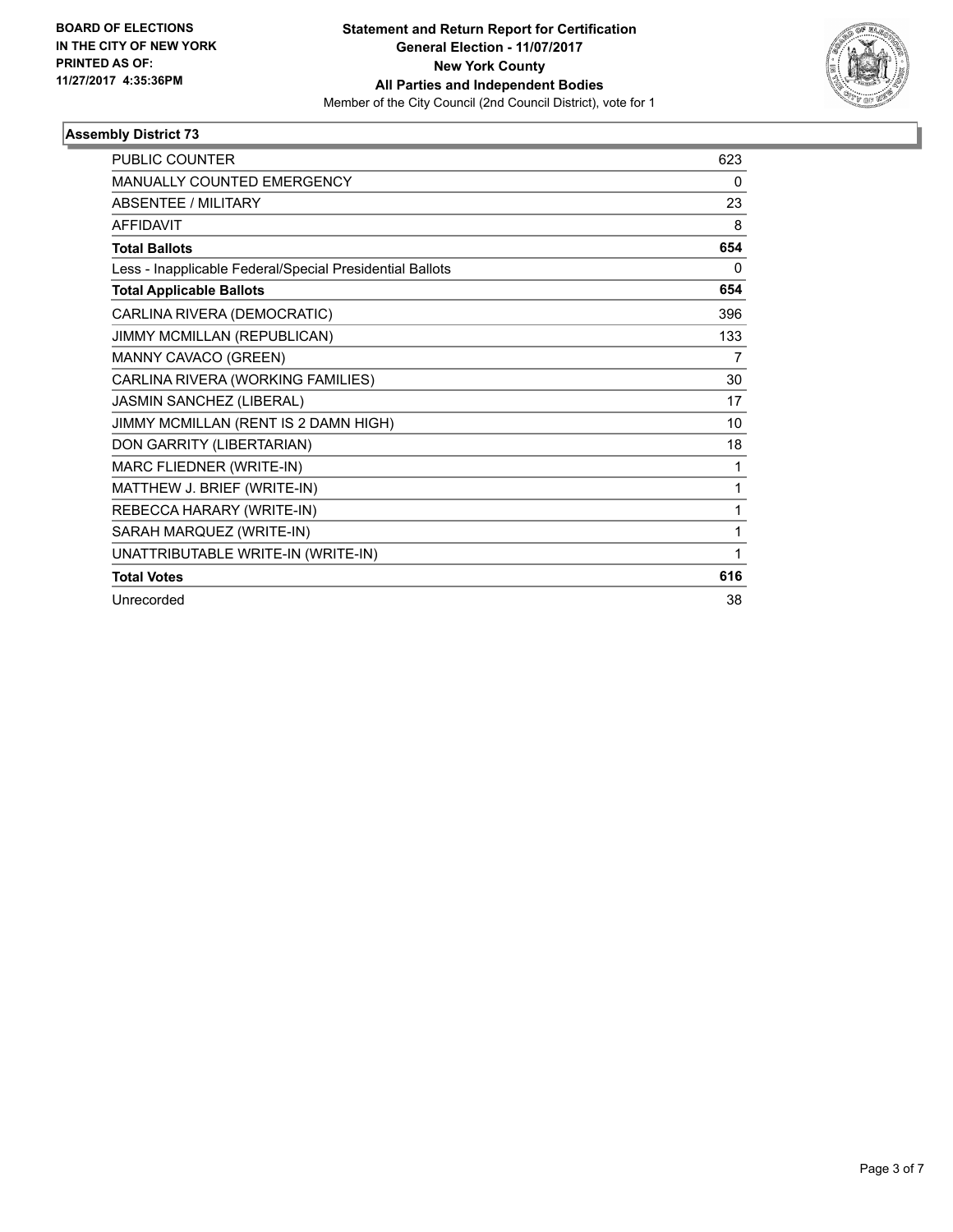

| PUBLIC COUNTER                                           | 14,022                  |
|----------------------------------------------------------|-------------------------|
| <b>MANUALLY COUNTED EMERGENCY</b>                        | 0                       |
| ABSENTEE / MILITARY                                      | 379                     |
| <b>AFFIDAVIT</b>                                         | 157                     |
| <b>Total Ballots</b>                                     | 14,558                  |
| Less - Inapplicable Federal/Special Presidential Ballots | 0                       |
| <b>Total Applicable Ballots</b>                          | 14,558                  |
| CARLINA RIVERA (DEMOCRATIC)                              | 10,278                  |
| JIMMY MCMILLAN (REPUBLICAN)                              | 1,337                   |
| MANNY CAVACO (GREEN)                                     | 205                     |
| CARLINA RIVERA (WORKING FAMILIES)                        | 1,068                   |
| JASMIN SANCHEZ (LIBERAL)                                 | 313                     |
| JIMMY MCMILLAN (RENT IS 2 DAMN HIGH)                     | 116                     |
| DON GARRITY (LIBERTARIAN)                                | 246                     |
| CAROLYN CONABOY (WRITE-IN)                               | 1                       |
| CHRIS MARTE (WRITE-IN)                                   | 1                       |
| CHRISTOPHER CASEY (WRITE-IN)                             | 1                       |
| <b>GARY SPENCER (WRITE-IN)</b>                           | 1                       |
| JABARI BRISPORT (WRITE-IN)                               | 2                       |
| JOHN GIBSON (WRITE-IN)                                   | 1                       |
| JOSH REITZAS (WRITE-IN)                                  | 1                       |
| <b>JUAN PAGAN (WRITE-IN)</b>                             | 1                       |
| <b>JULIO SURIEL (WRITE-IN)</b>                           | 1                       |
| KEITH POWERS (WRITE-IN)                                  | 2                       |
| MAIGRATS CHER (WRITE-IN)                                 | 1                       |
| MARC FLIEDNER (WRITE-IN)                                 | 1                       |
| MARY SILVER (WRITE-IN)                                   | 6                       |
| MITT ROMNEY (WRITE-IN)                                   | 1                       |
| MYLES RALKOFF (WRITE-IN)                                 | 1                       |
| NICOLE MALLIOTAKIS (WRITE-IN)                            | 1                       |
| REBECCA HAIK (WRITE-IN)                                  | 1                       |
| RICHARD BAXT (WRITE-IN)                                  | 1                       |
| RONNIE CHO (WRITE-IN)                                    | $\overline{\mathbf{c}}$ |
| RONNIE SUNG CHO (WRITE-IN)                               | 1                       |
| UNATTRIBUTABLE WRITE-IN (WRITE-IN)                       | 4                       |
| <b>Total Votes</b>                                       | 13,595                  |
| Unrecorded                                               | 963                     |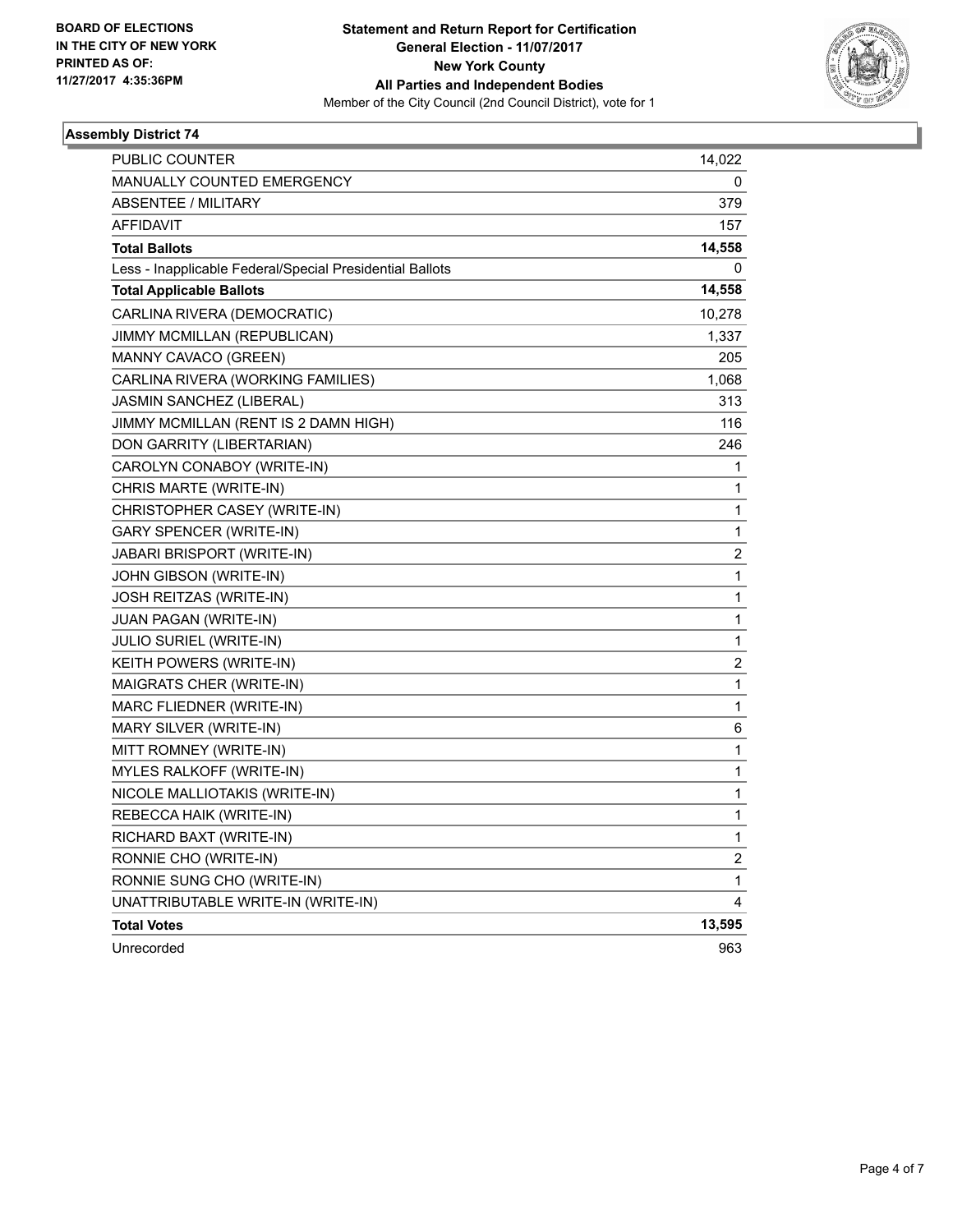

| <b>PUBLIC COUNTER</b>                                    | 2,454 |
|----------------------------------------------------------|-------|
| MANUALLY COUNTED EMERGENCY                               | 0     |
| <b>ABSENTEE / MILITARY</b>                               | 69    |
| <b>AFFIDAVIT</b>                                         | 33    |
| <b>Total Ballots</b>                                     | 2,556 |
| Less - Inapplicable Federal/Special Presidential Ballots | 0     |
| <b>Total Applicable Ballots</b>                          | 2,556 |
| CARLINA RIVERA (DEMOCRATIC)                              | 1,661 |
| JIMMY MCMILLAN (REPUBLICAN)                              | 430   |
| MANNY CAVACO (GREEN)                                     | 44    |
| CARLINA RIVERA (WORKING FAMILIES)                        | 148   |
| JASMIN SANCHEZ (LIBERAL)                                 | 39    |
| JIMMY MCMILLAN (RENT IS 2 DAMN HIGH)                     | 20    |
| DON GARRITY (LIBERTARIAN)                                | 58    |
| HERB WISTPHALEN (WRITE-IN)                               | 1     |
| M A SILVER (WRITE-IN)                                    | 1     |
| MARY SILVER (WRITE-IN)                                   | 1     |
| PHILLIP W. WEISS (WRITE-IN)                              | 1     |
| RACHEL HONIG (WRITE-IN)                                  | 1     |
| <b>Total Votes</b>                                       | 2,405 |
| Unrecorded                                               | 151   |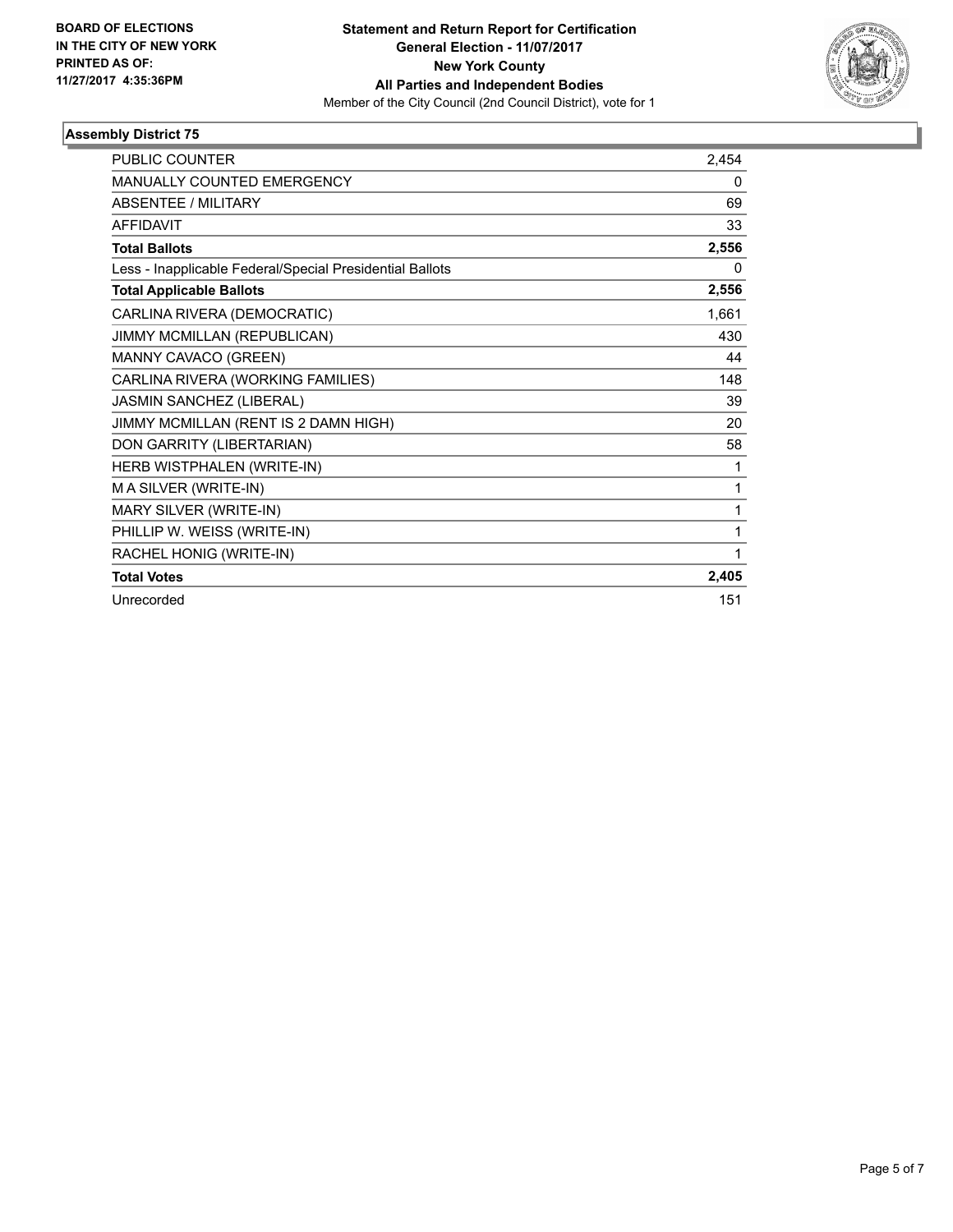

### **Total for Member of the City Council (2nd Council District) - New York County**

| PUBLIC COUNTER                                           | 25,001         |
|----------------------------------------------------------|----------------|
| MANUALLY COUNTED EMERGENCY                               | 0              |
| <b>ABSENTEE / MILITARY</b>                               | 684            |
| <b>AFFIDAVIT</b>                                         | 280            |
| <b>Total Ballots</b>                                     | 25,965         |
| Less - Inapplicable Federal/Special Presidential Ballots | 0              |
| <b>Total Applicable Ballots</b>                          | 25,965         |
| CARLINA RIVERA (DEMOCRATIC)                              | 18,047         |
| JIMMY MCMILLAN (REPUBLICAN)                              | 2,609          |
| MANNY CAVACO (GREEN)                                     | 375            |
| CARLINA RIVERA (WORKING FAMILIES)                        | 2,003          |
| JASMIN SANCHEZ (LIBERAL)                                 | 487            |
| JIMMY MCMILLAN (RENT IS 2 DAMN HIGH)                     | 228            |
| DON GARRITY (LIBERTARIAN)                                | 434            |
| AARON FOLDENAUER (WRITE-IN)                              | 1              |
| <b>BRUCE FRENCH (WRITE-IN)</b>                           | 1              |
| CAROLYN CONABOY (WRITE-IN)                               | 1              |
| CHRIS MARTE (WRITE-IN)                                   | 1              |
| CHRISTOPHER CASEY (WRITE-IN)                             | 1              |
| CHRISTOPHER MARTE (WRITE-IN)                             | 4              |
| <b>GARY SPENCER (WRITE-IN)</b>                           | 1              |
| HERB WISTPHALEN (WRITE-IN)                               | 1              |
| JABARI BRISPORT (WRITE-IN)                               | 2              |
| JOHN GIBSON (WRITE-IN)                                   | 1              |
| JOSH REITZAS (WRITE-IN)                                  | 1              |
| JUAN PAGAN (WRITE-IN)                                    | $\mathbf{1}$   |
| <b>JULIO SURIEL (WRITE-IN)</b>                           | 1              |
| KEITH POWERS (WRITE-IN)                                  | $\overline{2}$ |
| LEE BERMAN (WRITE-IN)                                    | 1              |
| M A SILVER (WRITE-IN)                                    | 1              |
| MAIGRATS CHER (WRITE-IN)                                 | 1              |
| MARC FLIEDNER (WRITE-IN)                                 | $\overline{2}$ |
| MARGARET CHAN (WRITE-IN)                                 | 1              |
| MARY SILVER (WRITE-IN)                                   | 7              |
| MATTHEW J. BRIEF (WRITE-IN)                              | 1              |
| MIKE WEINSTEIN (WRITE-IN)                                | 1              |
| MITT ROMNEY (WRITE-IN)                                   | 1              |
| MYLES RALKOFF (WRITE-IN)                                 | 1              |
| NICOLE MALLIOTAKIS (WRITE-IN)                            | 1              |
| PHILLIP W. WEISS (WRITE-IN)                              | 1              |
| RACHEL HONIG (WRITE-IN)                                  | 1              |
| RAY ELLIN (WRITE-IN)                                     | 1              |
| REBECCA HAIK (WRITE-IN)                                  | 1              |
| REBECCA HARARY (WRITE-IN)                                | 1              |
| RICHARD BAXT (WRITE-IN)                                  | 1              |
| RONNIE CHO (WRITE-IN)                                    | $\overline{2}$ |